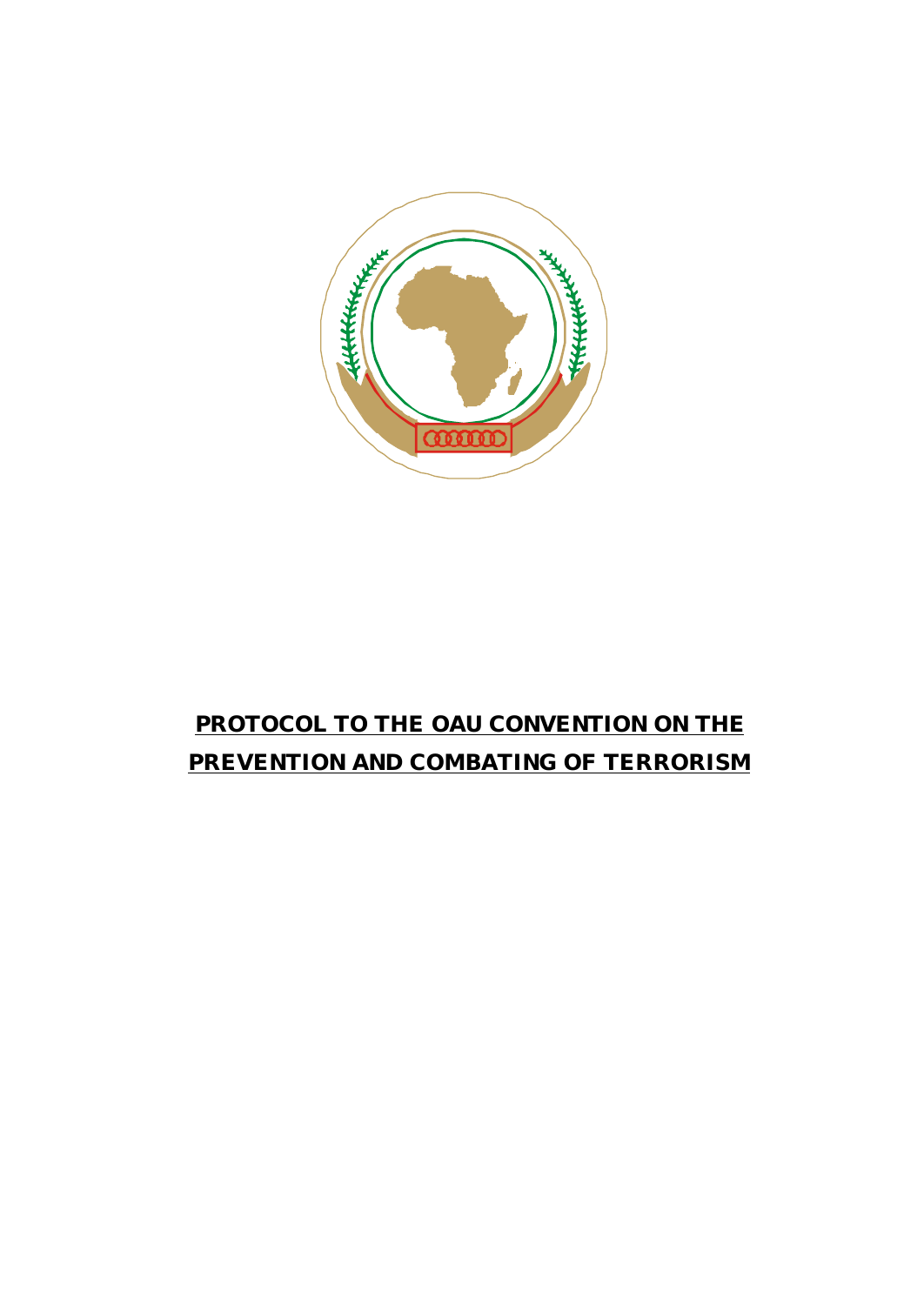# **PROTOCOL TO THE OAU CONVENTION ON THE PREVENTION AND COMBATING OF TERRORISM**

# **We, the Heads of State and Government of the Member States of the African Union;**

**Gravely concerned** at the increasing incidence of terrorist acts worldwide, including in Africa, and the growing risks of linkages between terrorism and mercenarism, weapons of mass destruction, drug trafficking, corruption, transnational organized crimes, money laundering, and the illicit proliferation of small arms;

**Determined** to combat terrorism in all its forms and manifestations and any support thereto in Africa;

**Aware** of the capabilities of the perpetrators of terrorist acts to use sophisticated technology and communication systems for organizing and carrying out their terrorist acts;

**Bearing in Mind** that the root causes of terrorism are complex and need to be addressed in a comprehensive manner;

**Convinced** that acts of terrorism cannot be justified under any circumstances;

**Determined** to ensure Africa's active participation, cooperation and coordination with the international community in its determined efforts to combat and eradicate terrorism;

**Guided** by the principles and regulations enshrined in international conventions and the relevant decisions of the United Nations (UN) to prevent and combat terrorism, including resolution 1373 adopted by the Security Council on 28 September 2001, and the relevant General Assembly resolutions;

**Reaffirming** our commitment to the OAU Convention for the Elimination of Mercenarism in Africa, adopted in Libreville, Gabon, in July 1977;

**Reaffirming** our commitment to the Code of Conduct for Inter-African Relations adopted by the Thirtieth Ordinary Session of the Assembly of

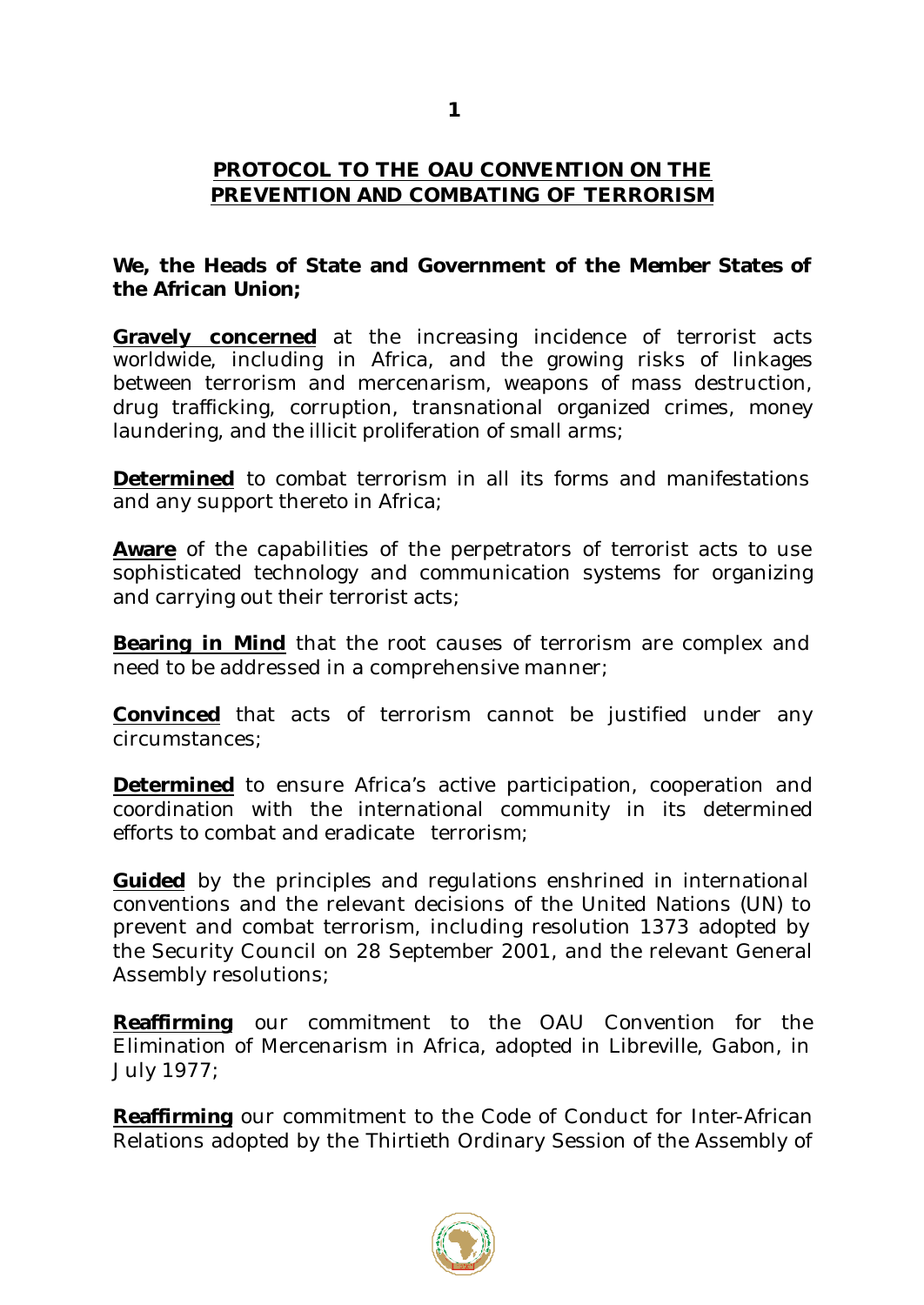Heads of State and Government of the Organization of African Unity (OAU) held in Tunis, Tunisia, from 13 to 15 June 1994;

**Reaffirming** our commitment to the OAU Convention on the Prevention and Combating of Terrorism adopted by the 35<sup>th</sup> OAU Summit in Algiers, Algeria, in July 1999;

**Recalling** the Dakar Declaration against terrorism adopted by the African Summit meeting, held in Dakar, Senegal, in October 2001;

**Further Recalling** the Plan of Action for the Prevention and Combating of Terrorism adopted by the Intergovernmental High Level meeting of Member States of the African Union, held in Algiers, Algeria, in September 2002;

**Considering** the Constitutive Act of the African Union, as well as the Protocol Relating to the Establishment of the Peace and Security Council of the African Union adopted by the Inaugural Summit of the Union in Durban, South Africa, in July 2002;

**Reiterating** our conviction that terrorism constitutes a serious violation of human rights and a threat to peace, security, development, and democracy;

**Stressing** the imperative for all Member States of the African Union to take all necessary measures to protect their populations from acts of terrorism and to implement all relevant continental and international humanitarian and human rights instruments; and

**Desirous** of ensuring the effective implementation of the OAU Convention on the Prevention and Combating of Terrorism.

# **Hereby agree as follows:**

# **Article 1 DEFINITIONS**

- 1. **"Assembly"** means the Assembly of Heads of State and Government of the African Union;
- 2. **"Chairperson"** means the Chairperson of the African Union;



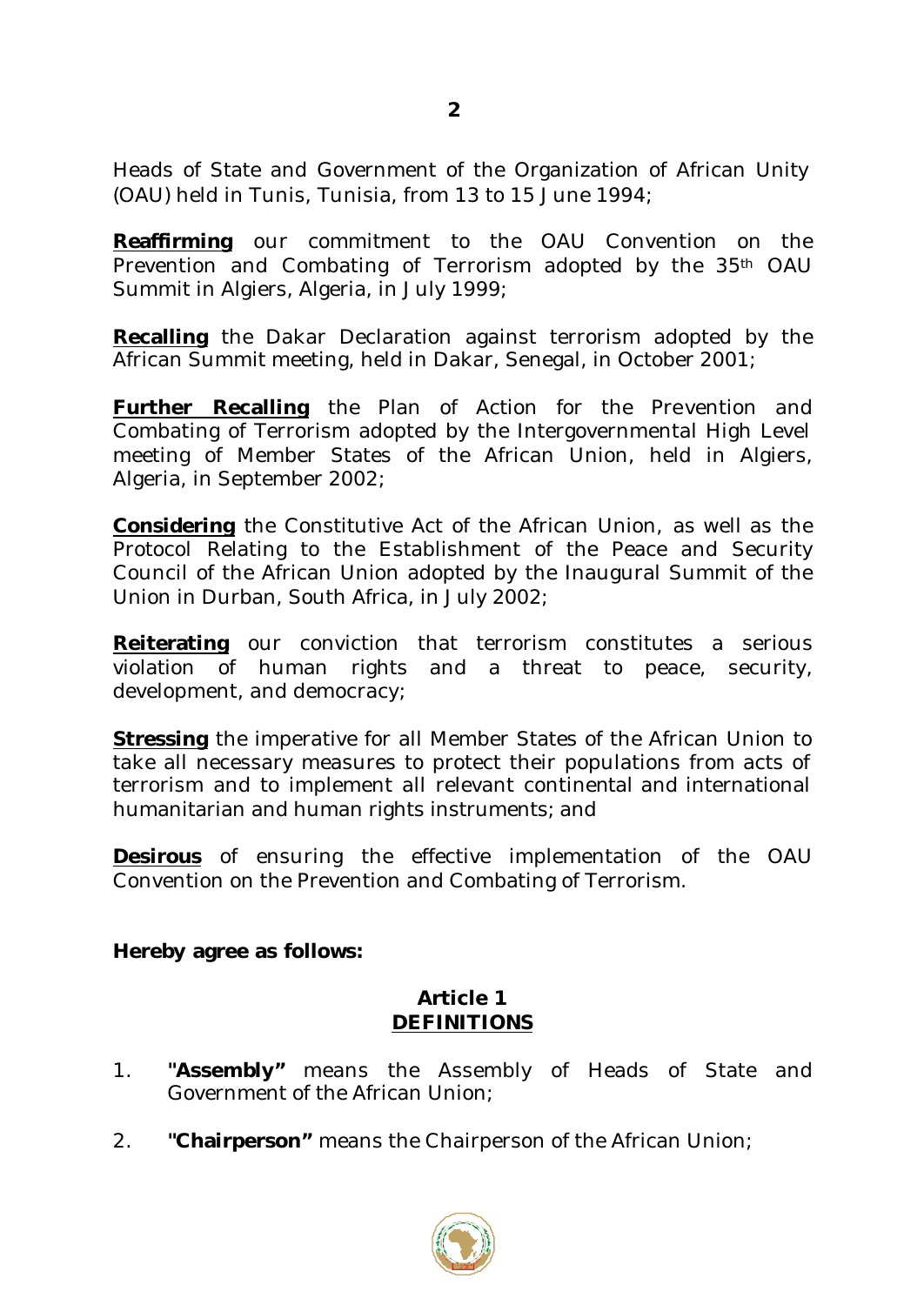- 3. **"Commission"** means the Commission of the African Union;
- 4. **"Commissioner"** means the Commissioner in charge of peace and security issues at the Commission of the African Union;
- 5. **"Convention"** means the OAU Convention on the Prevention and Combating of Terrorism adopted by the 35th OAU Summit in Algiers in July 1999;
- 6. **"Member State"** means any Member State of the African Union;
- 7. **"Peace and Security Council (PSC)"** means the Peace and Security Council of the African Union;
- 8. **"Plan of Action"** means the African Union Plan of Action on the Prevention and Combating of Terrorism in Africa;
- 9. **"Protocol"** means this Protocol to the Convention;
- 10. **"Regional Mechanisms"** means the African Regional Mechanisms for conflict prevention, management and resolution as established by the Regional Economic Communities;
- 11. **"State Party"** means any Member State of the African Union which has ratified or acceded to this Protocol;
- 12. **"Terrorist Act"** means any act as defined in Articles 1 and 3 of the Convention;
- 13. **"Union"** means the African Union;
- 14. **"Weapons of Mass Destruction (WMD)"** means biological, chemical and nuclear devices and explosives and their means of delivery.

# **Article 2 PURPOSE**

- 1. This Protocol is adopted pursuant to Article 21 of the Convention as a supplement to the Convention.
- 2. Its main purpose is to enhance the effective implementation of the Convention and to give effect to Article 3(d) of the Protocol

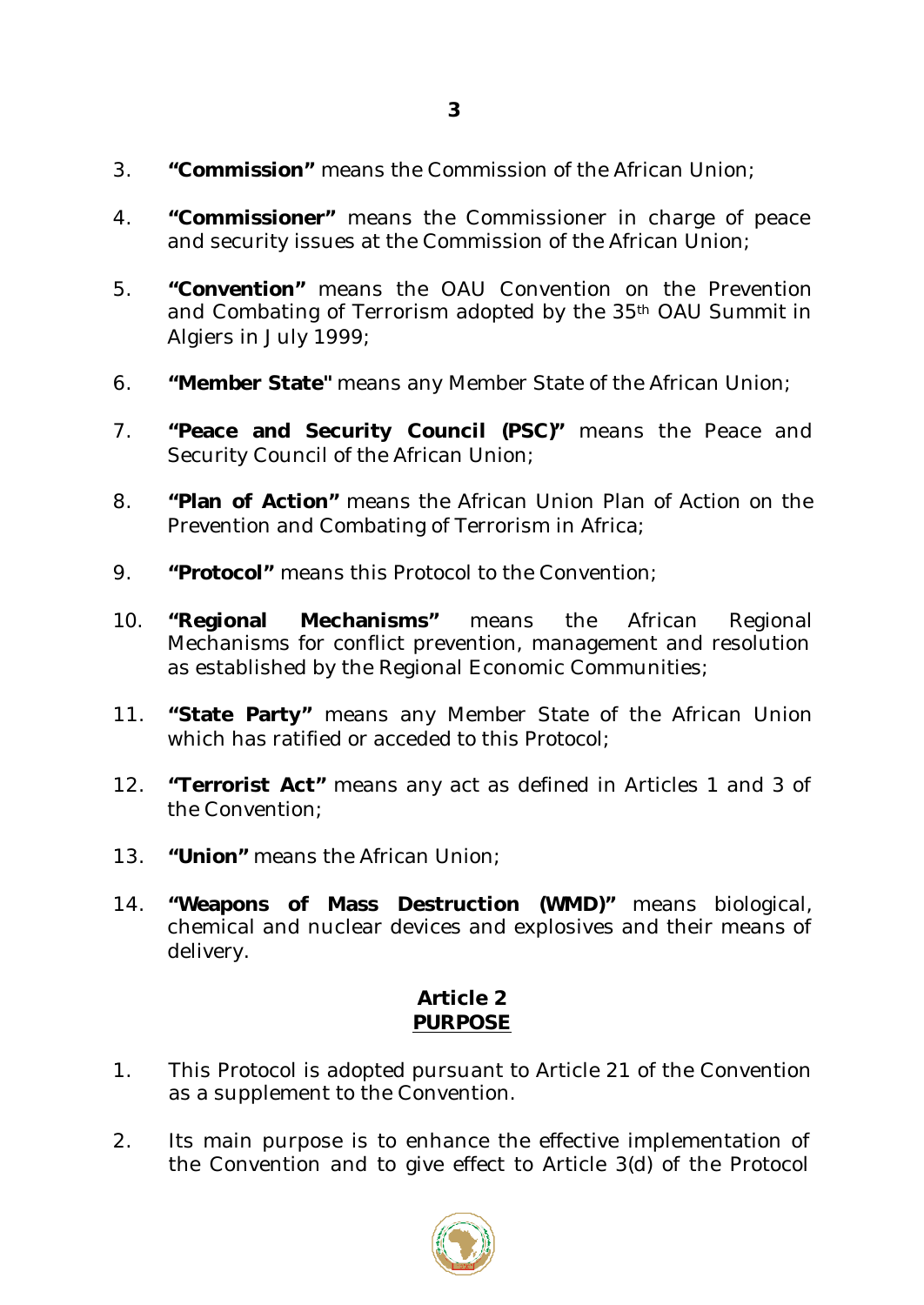Relating to the Establishment of the Peace and Security Council of the African Union, on the need to coordinate and harmonize continental efforts in the prevention and combating of terrorism in all its aspects, as well as the implementation of other relevant international instruments.

#### **Article 3 COMMITMENTS BY STATES PARTIES**

- 1. States Parties commit themselves to implement fully the provisions of the Convention. They also undertake, among other things, to:
	- a) take all necessary measures to protect the fundamental human rights of their populations against all acts of terrorism;
	- b) prevent the entry into, and the training of terrorist groups on their territories;
	- c) identify, detect, confiscate and freeze or seize any funds and any other assets used or allocated for the purpose of committing a terrorist act, and to establish a mechanism to use such funds to compensate victims of terrorist acts or their families;
	- d) establish national contact points in order to facilitate the timely exchange and sharing of information on terrorist groups and activities at the regional, continental and international levels, including the cooperation of States for suppressing the financing of terrorism;
	- e) take appropriate actions against the perpetrators of mercenarism as defined in the OAU Convention for the Elimination of Mercenarism in Africa, adopted in Libreville, in 1977, and other relevant applicable international instruments;
	- f) strengthen national and regional measures in conformity with relevant continental and international Conventions and Treaties, to prevent the perpetrators of terrorist acts from acquiring weapons of mass destruction;



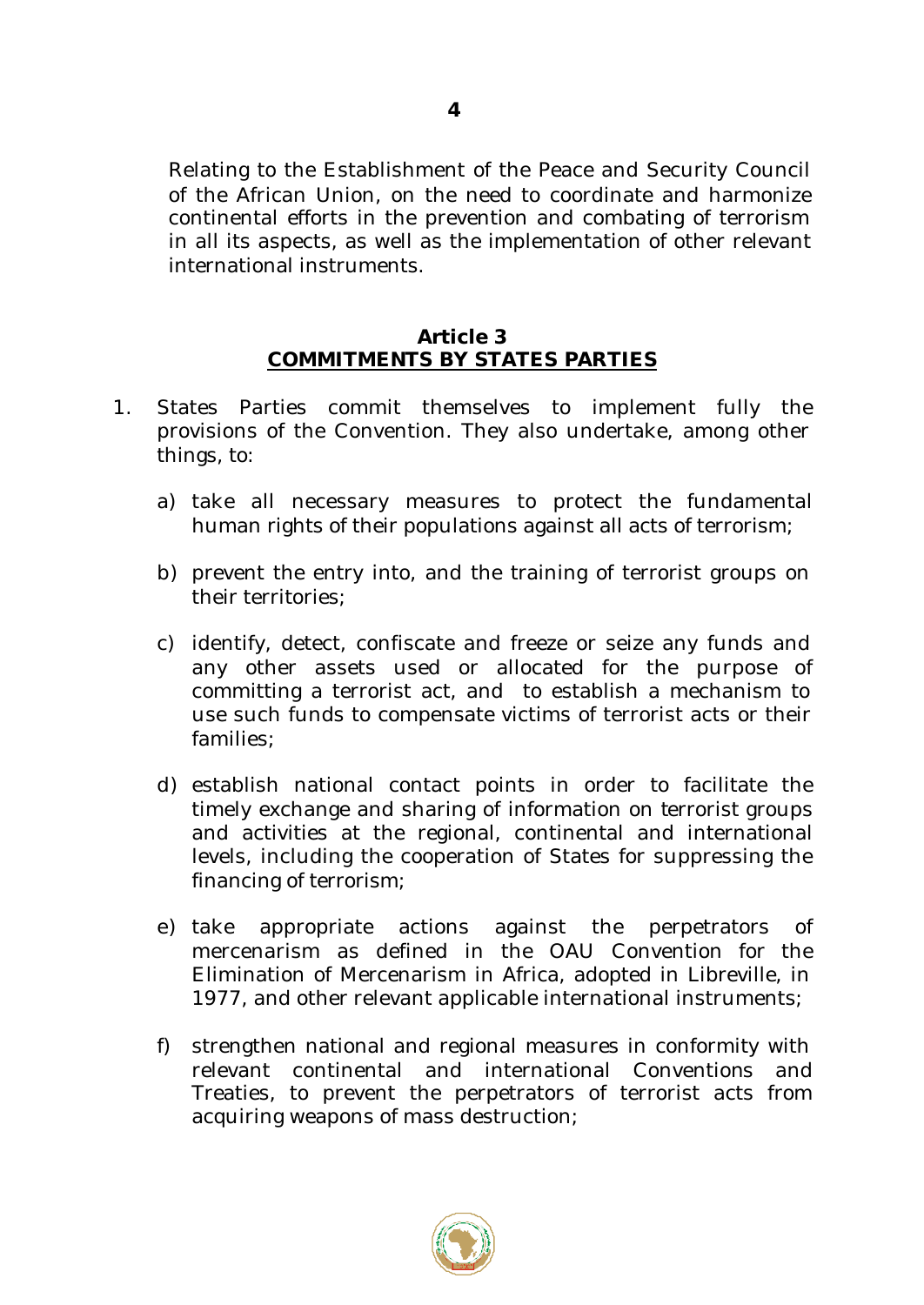- g) cooperate with the international community in the implementation of continental and international instruments related to weapons of mass destruction;
- h) submit reports to the PSC on an annual basis, or at such regular intervals as shall be determined by the PSC, on measures taken to prevent and combat terrorism as provided for in the Convention, the AU Plan of Action and in this Protocol;
- i) report to the PSC all terrorist activities in their countries as soon as they occur;
- j) become parties to all continental and international instruments on the prevention and combating of terrorism; and
- k) outlaw torture and other degrading and inhumane treatment, including discriminatory and racist treatment of terrorist suspects, which are inconsistent with international law.
- 2. States Parties shall implement the provisions of paragraph 1 above on the basis of all relevant African and international Conventions and Treaties, in conformity with Article 22 of the Convention.

#### **Article 4 MECHANISM FOR IMPLEMENTATION**

The Peace and Security Council (PSC) shall be responsible for harmonizing and coordinating continental efforts in the prevention and combating of terrorism. In pursuing this endeavor, the PSC shall:

- a) establish operating procedures for information gathering, processing and dissemination;
- b) establish mechanisms to facilitate the exchange of information among States Parties on patterns and trends in terrorist acts and the activities of terrorist groups and on successful practices on combating terrorism;
- c) present an annual report to the Assembly of the Union on the situation of terrorism on the Continent;



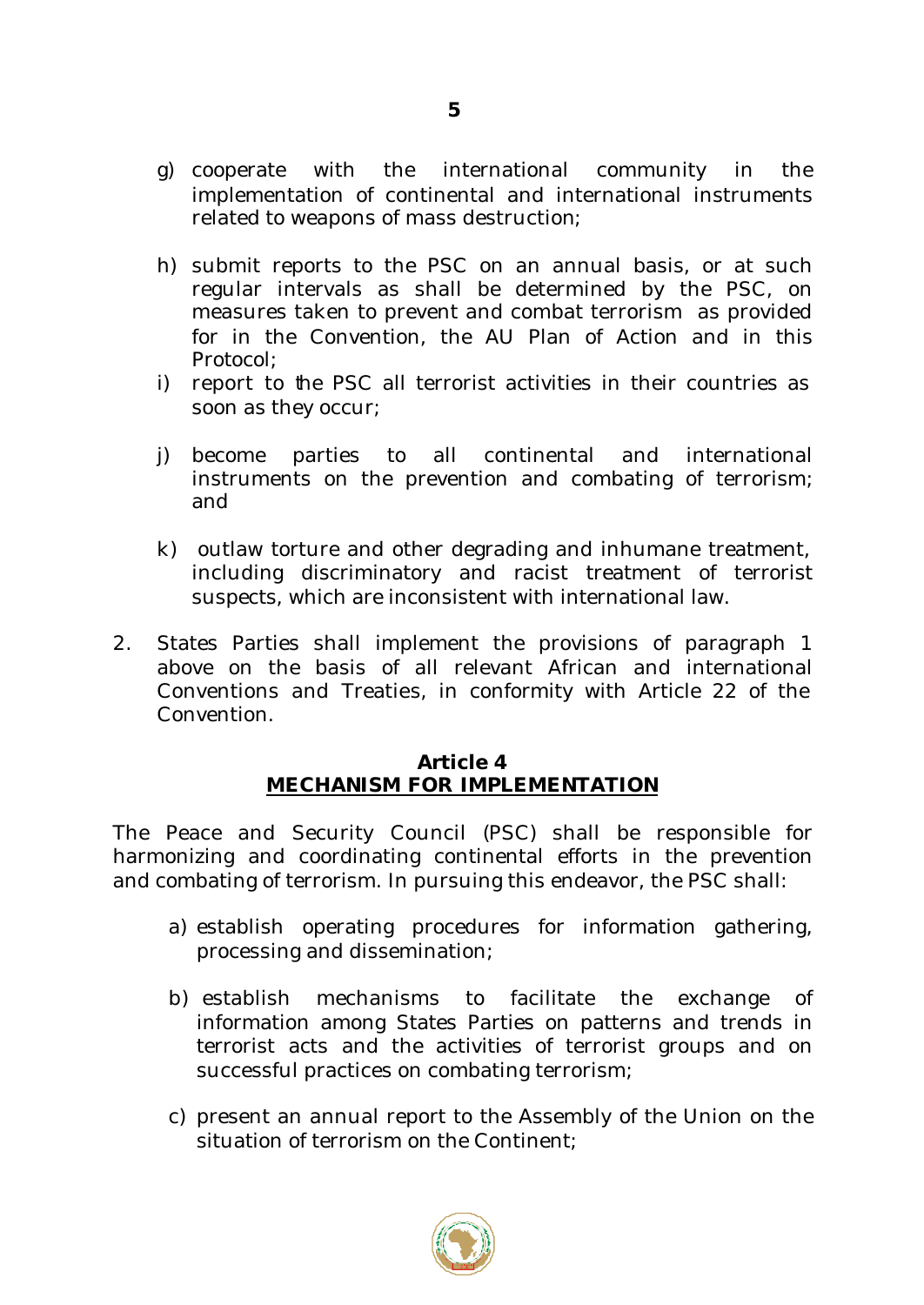- d) monitor, evaluate and make recommendations on the implementation of the Plan of Action and programmes adopted by the African Union;
- e) examine all reports submitted by States Parties on the implementation of the provisions of this Protocol; and
- f) establish an information network with national, regional and international focal points on terrorism.

#### **Article 5 THE ROLE OF THE COMMISSION**

- 1. Under the leadership of the Chairperson of the Commission, and in conformity with Article 10 paragraph 4 of the Protocol Relating to the Establishment of the Peace and Security Council, the Commissioner in charge of Peace and Security shall be entrusted with the task of following-up on matters relating to the prevention and combating of terrorism.
- 2. The Commissioner shall be assisted by the Unit established within the Peace and Security Department of the Commission and the African Centre for the Study and Research on Terrorism, and shall, among other things:
	- a) provide technical assistance on legal and law enforcement matters, including on matters relating to combating the financing of terrorism, the preparation of model laws and guidelines to help Member States to formulate legislation and related measures for the prevention and combating of terrorism;
	- b) follow-up with Member States and with regional mechanisms on the implementation of decisions taken by the PSC and other Organs of the Union on terrorism related matters;
	- c) review and make recommendations on up-dating the programmes of the Union for the prevention and combating of terrorism and the activities of the African Centre for the Study and Research on Terrorism;



**6**

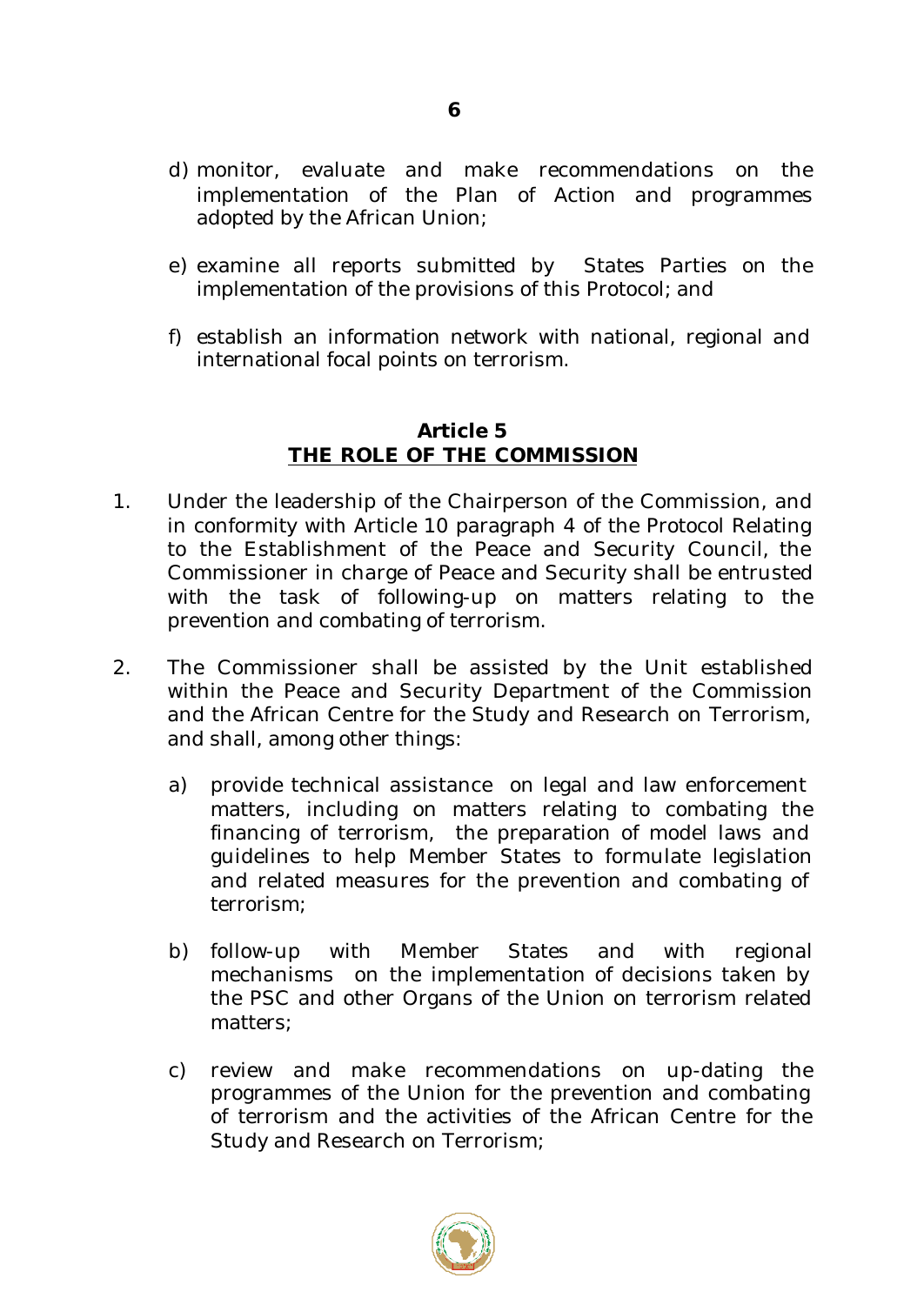- d) develop and maintain a database on a range of issues relating to terrorism including experts and technical assistance available;
- e) maintain contacts with regional and international organizations and other entities dealing with issues of terrorism; and
- f) provide advice and recommendations to Member States on a needs basis, on how to secure technical and financial assistance in the implementation of continental and international measures against terrorism.

#### **Article 6 THE ROLE OF REGIONAL MECHANISMS**

Regional mechanisms shall play a complementary role in the implementation of this Protocol and the Convention. They shall among other activities undertake the following:

- a) establish contact points on terrorism at the regional level;
- b) liaise with the Commission in developing measures for the prevention and combating of terrorism;
- c) promote cooperation at the regional level, in the implementation of all aspects of this Protocol and the Convention, in accordance with Article 4 of the Convention;
- d) harmonize and coordinate national measures to prevent and combat terrorism in their respective Regions;
- e) establish modalities for sharing information on the activities of the perpetrators of terrorist acts and on the best practices for the prevention and combating of terrorism;
- f) assist Member States to implement regional, continental and international instruments for the prevention and combating of terrorism; and
- g) report regularly to the Commission on measures taken at the regional level to prevent and combat terrorist acts.



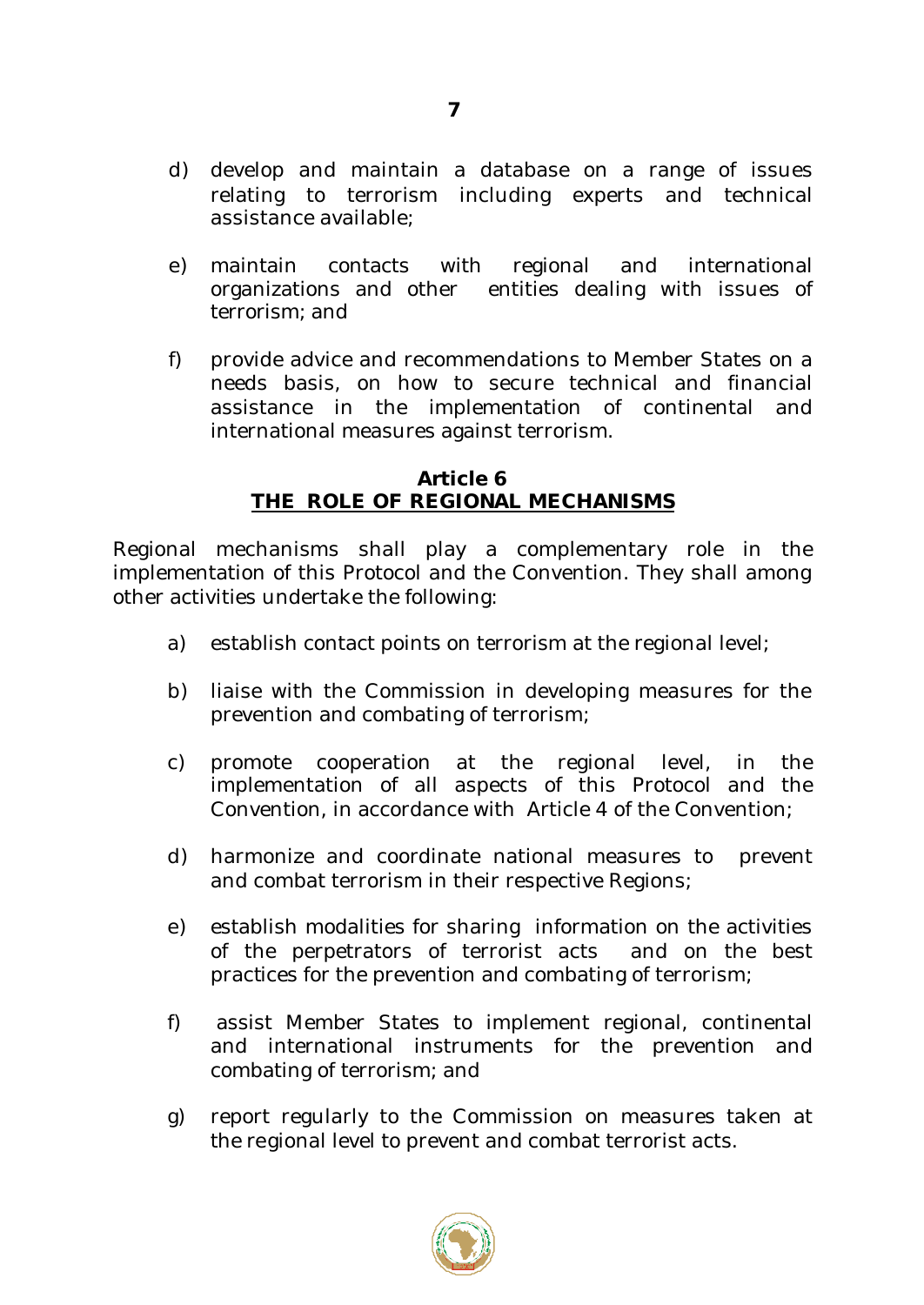#### **Article 7 SETTLEMENT OF DISPUTES**

- 1. Any dispute or differences between States Parties arising from interpretation or application of the provisions of this Protocol shall be resolved amicably through direct consultations between the States Parties concerned.
- 2. In the event of failure to settle the dispute under sub paragraph 1 above, either State Party may refer the dispute to the Assembly through the Chairperson, pending the entry into force of the Court of Justice of the African Union, which shall have jurisdiction over such disputes.
- 3. In the case where either or both States Parties are not Members of the Court of Justice of the African Union, either or both State Parties may refer the dispute to the International Court of Justice for a settlement in conformity with its Statutes.

#### **Article 8 EXTRADITION**

- 1. The Convention shall constitute an adequate legal basis for extradition for States Parties that do not have extradition arrangements.
- 2. Should any dispute arise between State Parties on the interpretation or applicability of any existing bilateral extradition agreement or arrangement, the provisions of the Convention shall prevail with respect to extradition.

# **Article 9 SIGNATURE, RATIFICATION AND ACCESSION**

- 1. The present Protocol shall be open for signature, ratification or accession by the Member States of the Union in accordance with their respective constitutional procedures.
- 2. The ratification of or accession to this Protocol shall require the prior ratification of or accession to the Convention by Member States concerned.